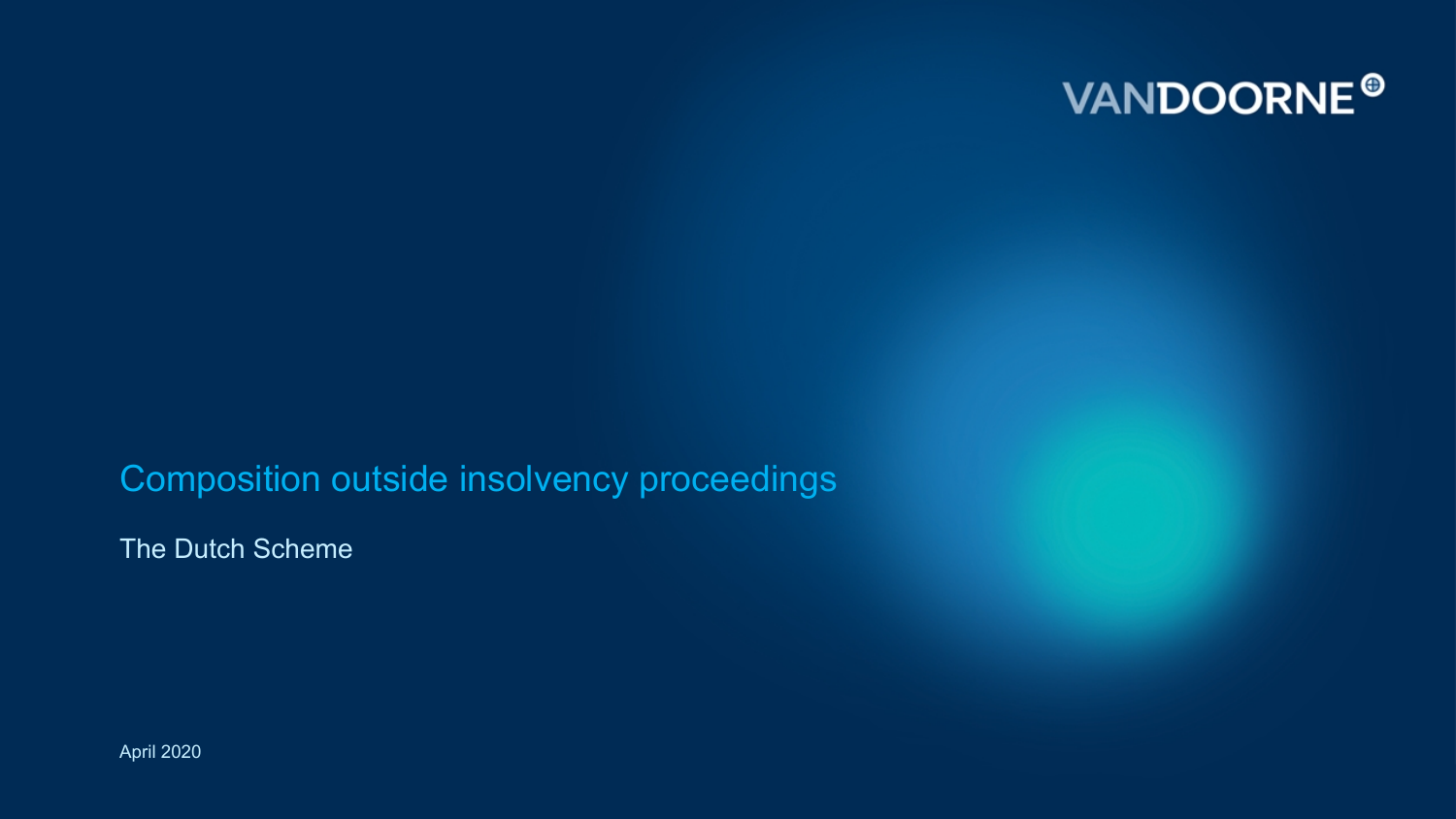### **The Dutch Scheme is coming**

Corona-crisis expedites legislative process

- Bill pending in Parliament since 5 July 2019
- By letter of 27 March 2020 the government designated the Bill as an urgent bill, requesting parliament to handle the bill with priority with a view to entry into force on 1 July 2020.
- First legislation that implements the recently adopted EU Restructuring Directive (EU 2019/1023)
- Inspired by UK Scheme and US Chapter 11
	- Combines best of both to create a fast and flexible restructuring procedure

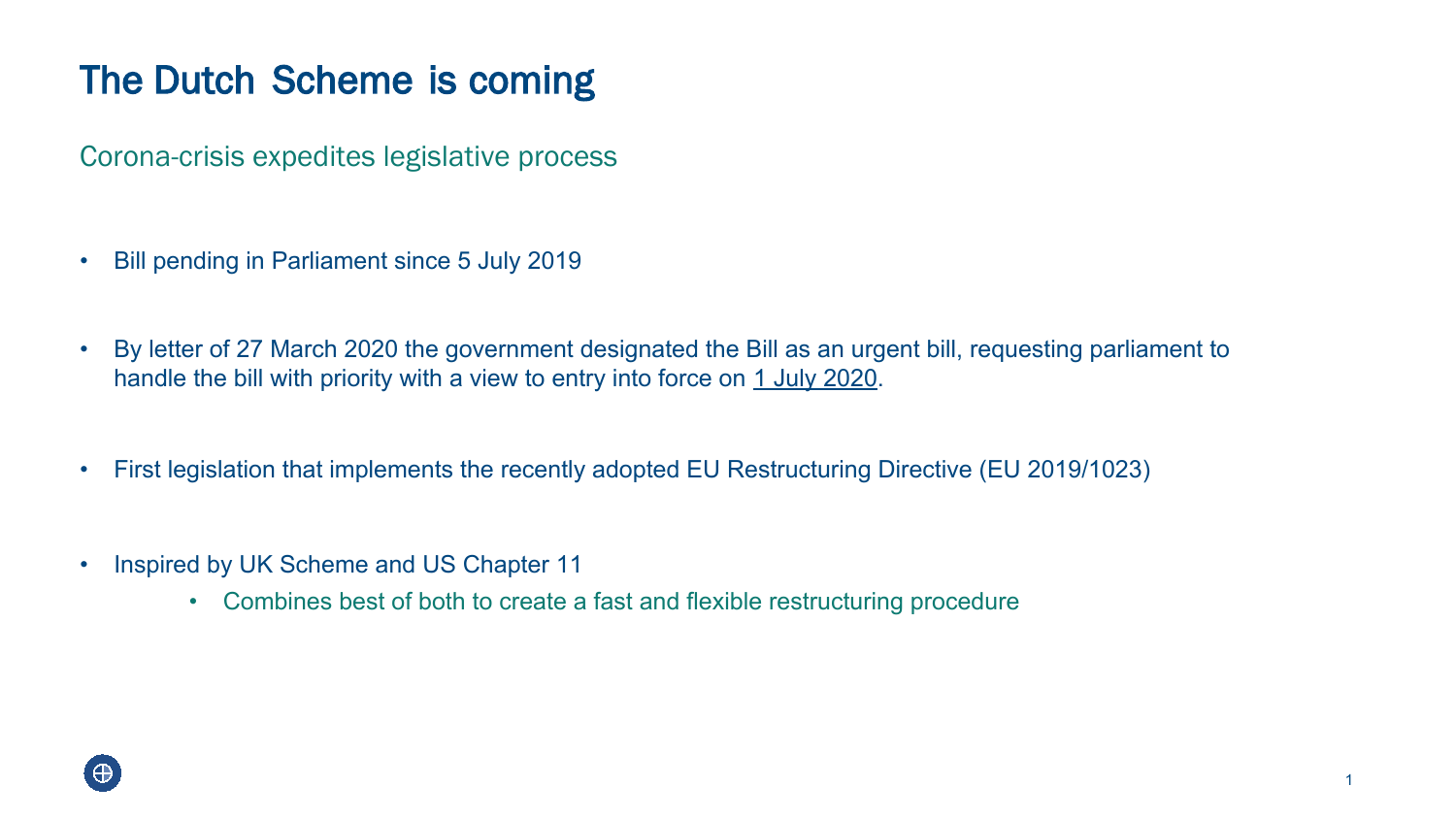### **Key features**

#### Fast and (cost) effective restructuring instrument to preserve going concern value

- Debtor in possession
- Majority of votes binds class
- Court can cram down dissenting classes
- Low on formalities  $\rightarrow$  minimal court involvement
- Quick  $\rightarrow$  procedure can be finalized within 3 5 weeks
- Flexible
	- Maximum freedom as to plan contents
	- Can extend to all creditors (including secured) and equity holders
	- Court can take bespoke measures
- Choice between public and confidential process
	- Public procedure covered by Insolvency Regulation  $\rightarrow$  jurisdiction based on COMI
	- Confidential procedure  $\rightarrow$  jurisdiction based on connection with The Netherlands, which can extend to non-Dutch (group) companies
- Enhancement of deal certainty
	- 'snooze-you-lose' loss of standing to raise objections against court confirmation
	- Ability for court to render intermediate decisions
	- Confirmation by court not subject to appeal
- Measures to maintain going concern
	- Possibility to request stay (individual or general)
	- Right to require performance under key contracts notwithstanding pre-existing default
	- *• Ipso facto* and change of control provisions are set aside by operation of law
	- Protection of security for DIP financing
- Specialized judges
	- One specialised team
	- 11 judges and 11 legal assistants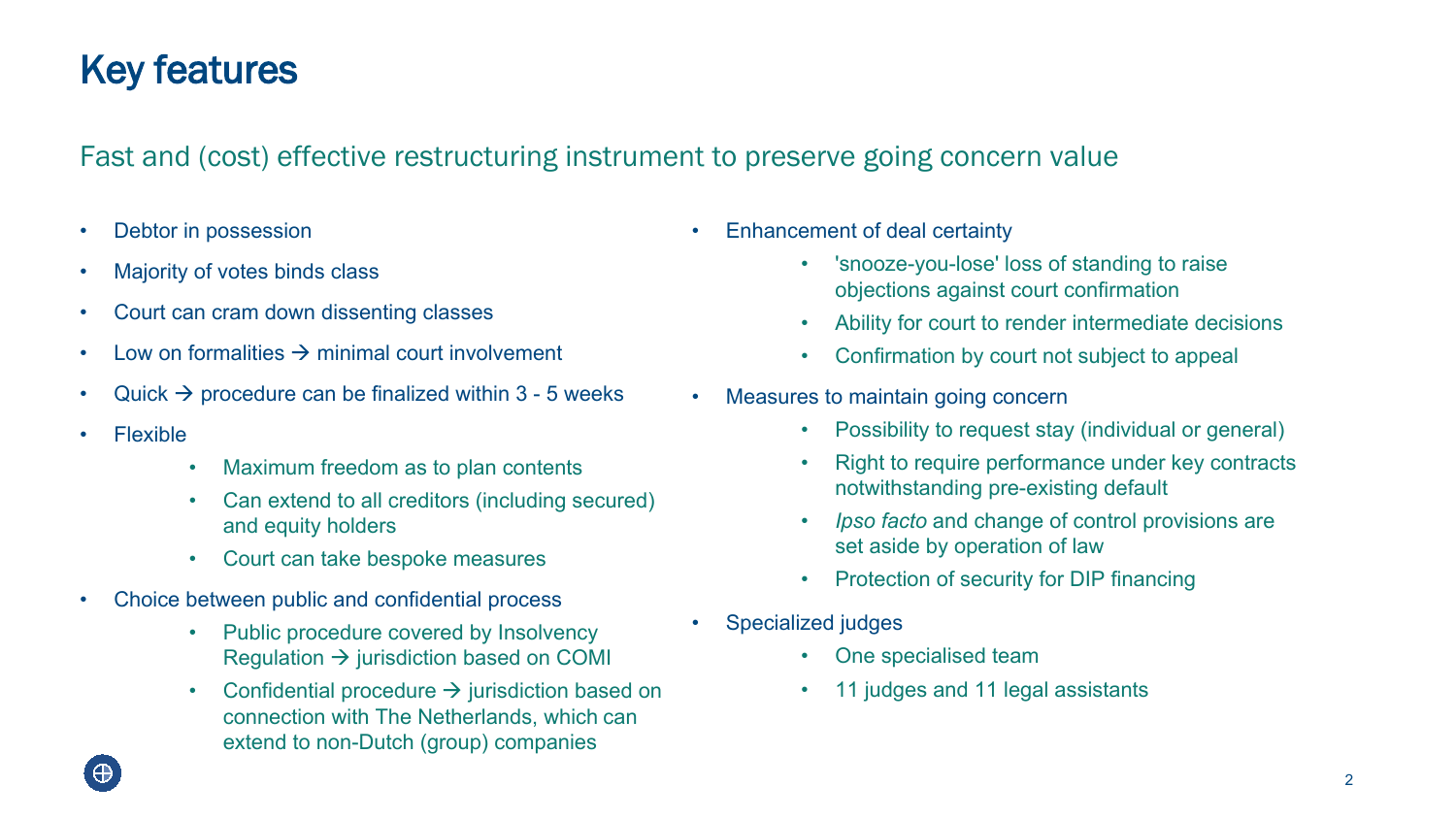### **Access to the procedure / authority to offer plan**

- Access requirement  $\rightarrow$  Expected insolvency
	- "*debtor can reasonably be expected to become insolvent*"
	- Can be 12 months in advance e.g. if loan matures without prospect on refinancing
- Authority to offer plan by either (i) debtor or (ii) court appointed restructuring expert
- Offer by the debtor
	- One shot only  $\rightarrow$  not eligible if it has offered composition plan during past three years that has failed
- Offer by court appointed restructuring expert
	- If court appoints expert, expert is authorized to offer plan
		- Debtor has authority to request expert to (also) submit its own plan for voting
		- Expert decides which plan is submitted to court for confirmation
	- Authority to request appointment: each individual creditor, each shareholder and the works council
	- Request can also be filed during negotiations on plan (to be) proposed by debtor
	- Court will honour request if access requirement (expected insolvency) is met, unless it is clear that interests of joint creditors are not served by the appointment. Examples set out in explanatory notes:
		- o negotiations on a plan proposed by debtor are in advanced stage
		- o filing of a request with purpose to create 'nuisance value'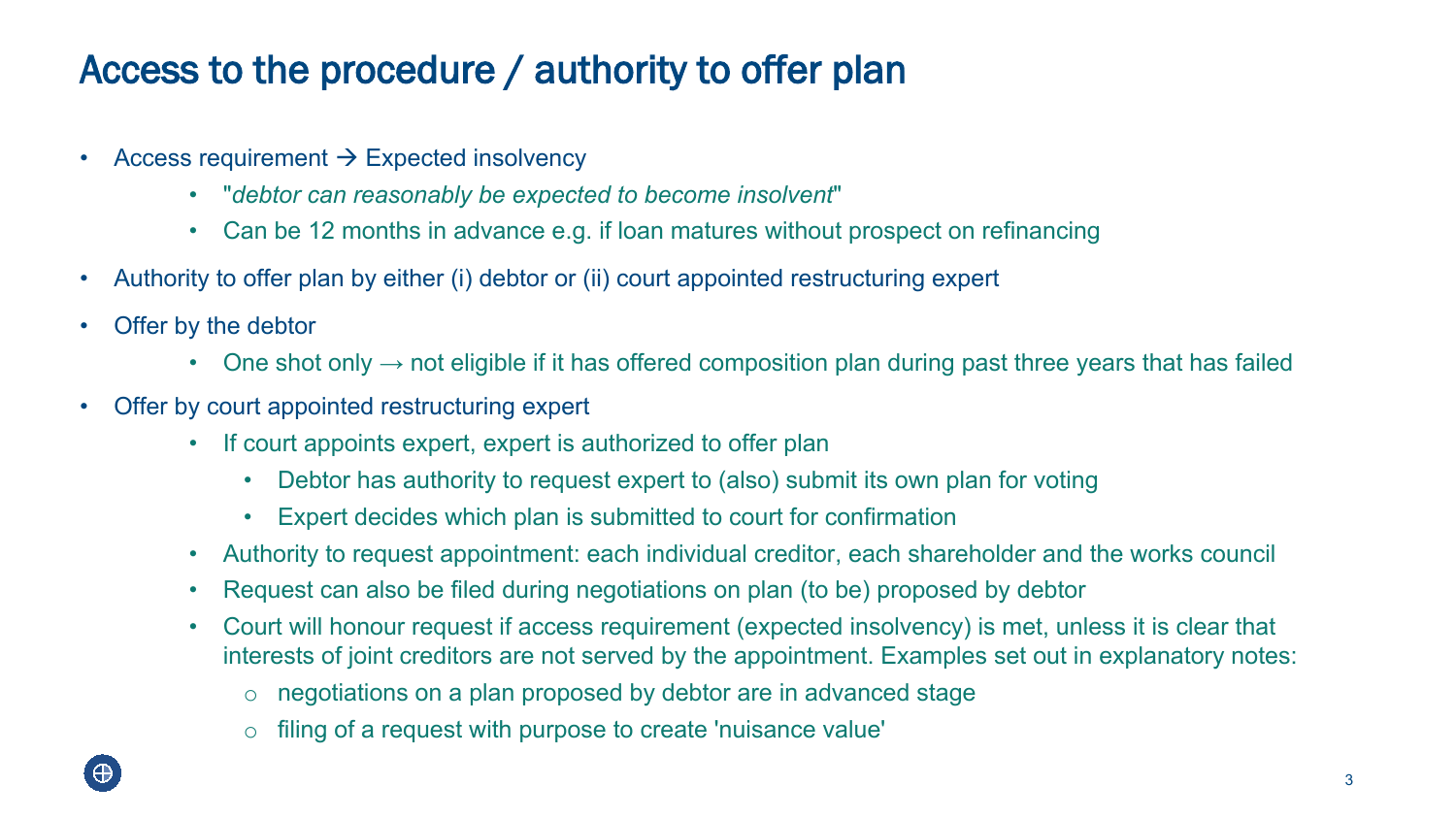### **Contents of the plan**

Freedom of contract + right to amend or terminate onerous contracts

- Plan can be limited to certain classes (e.g. only secured creditors and shareholders)
- Possibility to issue ordinary and/or preferred equity
	- Against new funds and/or conversion of debt
	- Court confirmation order constitutes corporate action
- Amend or terminate onerous contracts
	- Statutory possibility to unilaterally propose amendment or termination of contracts
	- If counterparty does not accept proposal, right to terminate
		- o Subject to adoption and confirmation of composition plan
		- o Notice period for termination max. 3 months
	- Counterparty will have claim for damages resulting from early termination
		- $\circ$  Can be restructured under the composition plan
	- Not applicable to employment contracts  $\rightarrow$  separate legal regime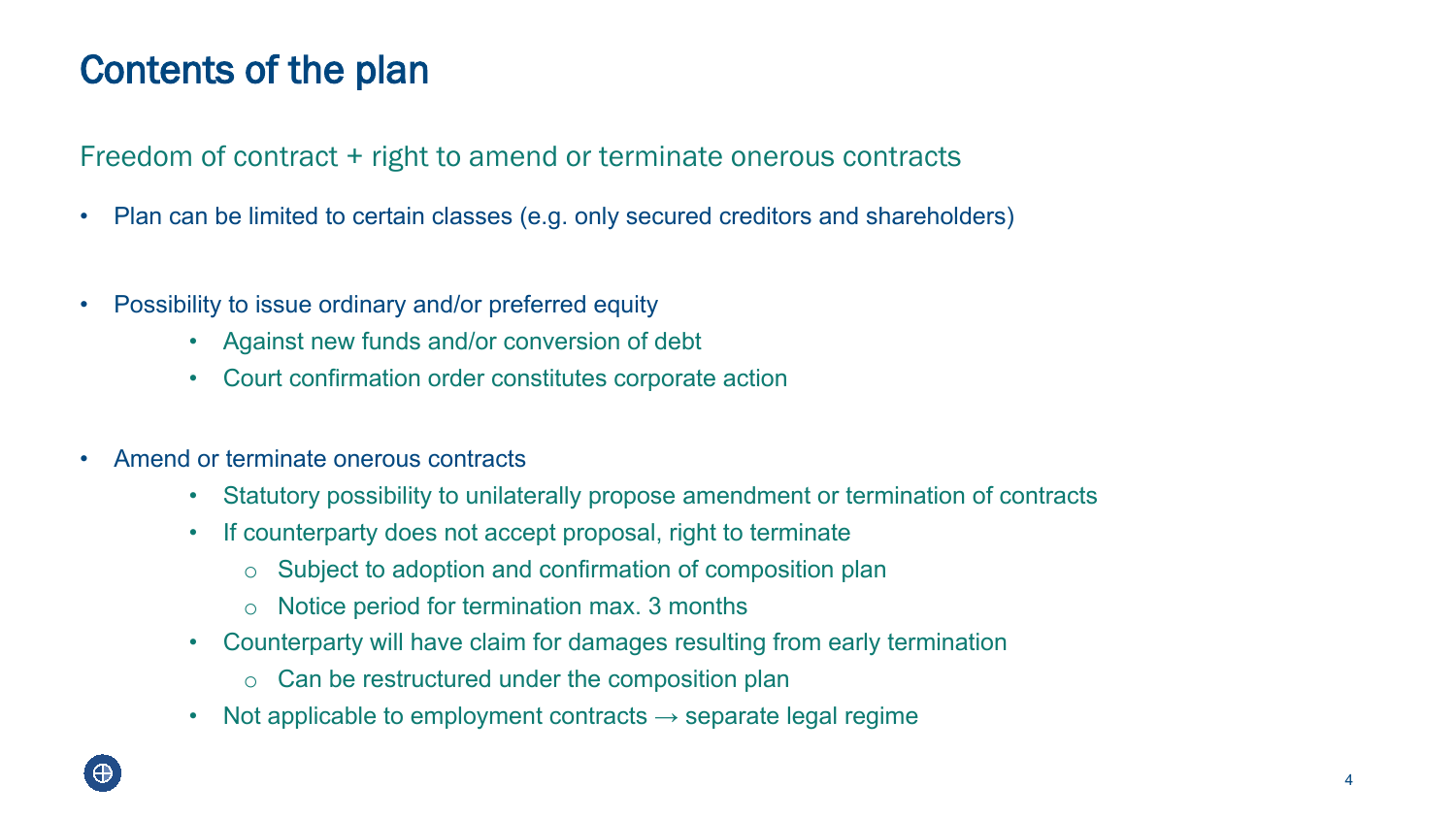### **Contents of the plan – group restructuring**

Plan can extend to Dutch and non-Dutch group companies

- Starting point plan no effect on claims / remedies against third-party debtors / security providers
	- Third party that pays debt to creditor will acquire the rights such creditor will receive under the plan, but only if and to the extent the creditor would otherwise receive a total consideration with a value in excess of its claim
- Exception The plan can extend to rights and claims on group companies of the debtor four requirements:
	- 1) The rights and claims on the group companies go to take recourse for a claim of the debtor
	- 2) The relevant group companies themselves meet the 'expected insolvency test'
	- 3) The relevant group companies agree to be included or the plan is offered by a court appointed expert
	- 4) The Dutch courts would have jurisdiction if the relevant group company would offer a plan itself
		- o See below
- Test for court confirmation
	- The creditors will under the plan receive at least the same consideration for their claims against the relevant group companies as if the relevant group company would have offered a plan itself

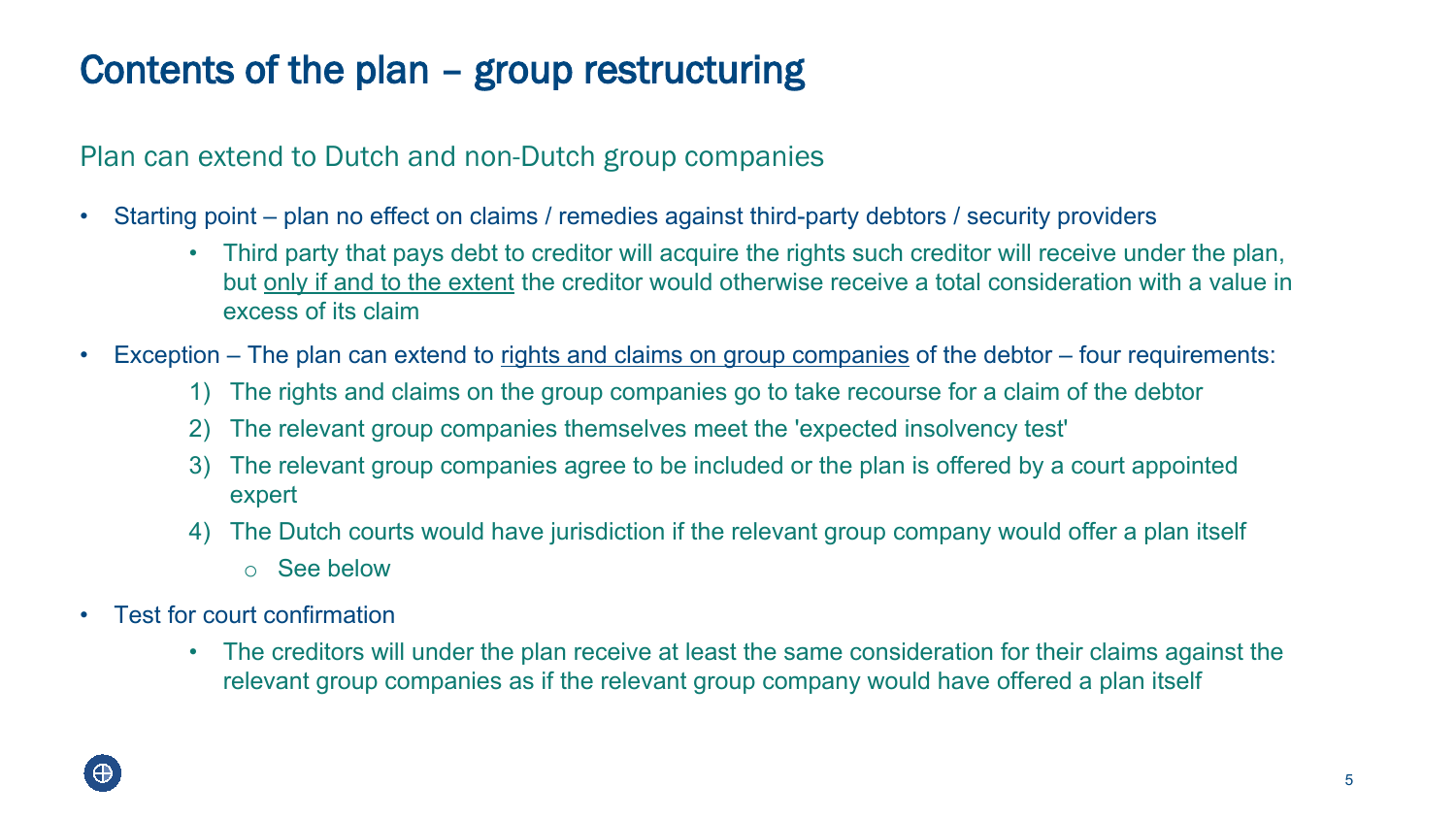### **Jurisdiction of the Dutch courts / recognition**

Maximum flexibility based on choice between disclosed or confidential procedure

- Public procedure
	- Will be placed on Annex A of the EU Insolvency Regulation
	- Automatic recognition in EU as per the Insolvency Regulation
	- Jurisdiction limited to debtors and group companies with COMI in the Netherlands
- Confidential procedure
	- Outside of EU Insolvency Regulation
	- Jurisdiction of Dutch courts if (i) debtor or affected party are domiciled in the Netherlands or (ii) if there is a sufficient connection with the Dutch jurisdiction  $\rightarrow$  very broad; examples:
		- o Debtor has establishment or substantial assets in NL
		- o Substantial part of the debts that are affected by the plan are governed by Dutch law or provide for choice of forum for Dutch courts
		- o Substantial part of the group to which debtor belongs consists of companies domiciled in NL
		- o Debtor is liable for debts of other debtor in respect of which Dutch courts have jurisdiction
	- Recognition outside NL on the basis of local rules of private international law
		- o E.g. recognition as foreign insolvency proceeding under Chapter 15 or UNCITRAL Model law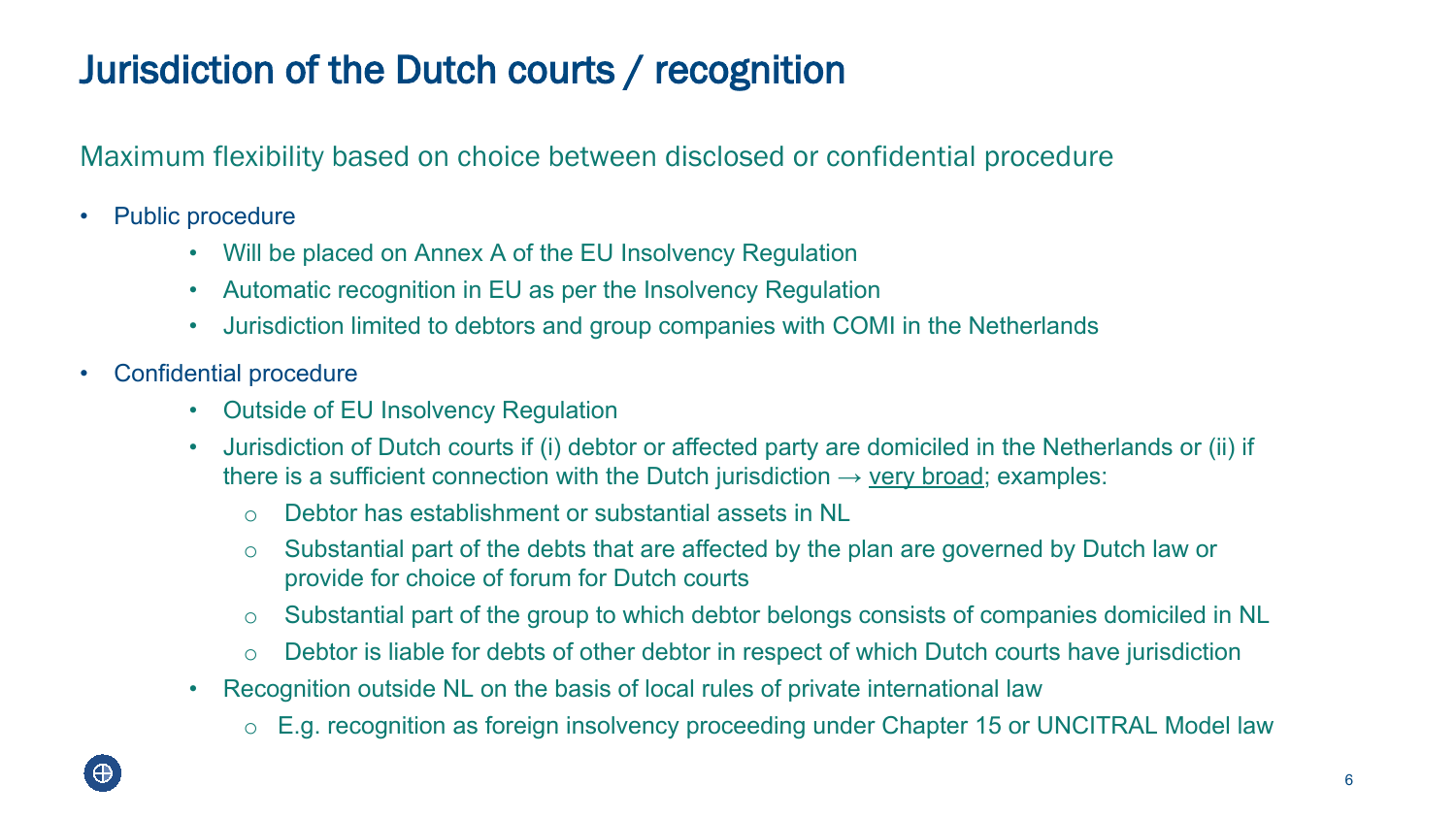# **Voting, required majority and class formation**

Voting per class

- Creditors and shareholders whose rights are affected by the plan are entitled to vote
	- No exclusion of equity holders / related parties
	- If legal and beneficial title is split, the holders of beneficial title are entitled to vote
- Required majority (per class):
	- ≥ 2/3 of claims that have voted (as regards creditors) or voting rights that were exercised (as regards shareholders)  $\rightarrow$  no head-count
	- non-voting creditors / shareholders are **not** taken into account
- Class formation
	- Parties should be included in different classes if either:
		- o they have a different rank or different rights in the event of liquidation in bankruptcy; or
		- o they receive different rights under the proposed plan
	- Creditors with same rank / rights in bankruptcy can therefore be in different classes and be offered different consideration under the plan
		- o Subject to consent other classes or successful cross-class cram-down (see below)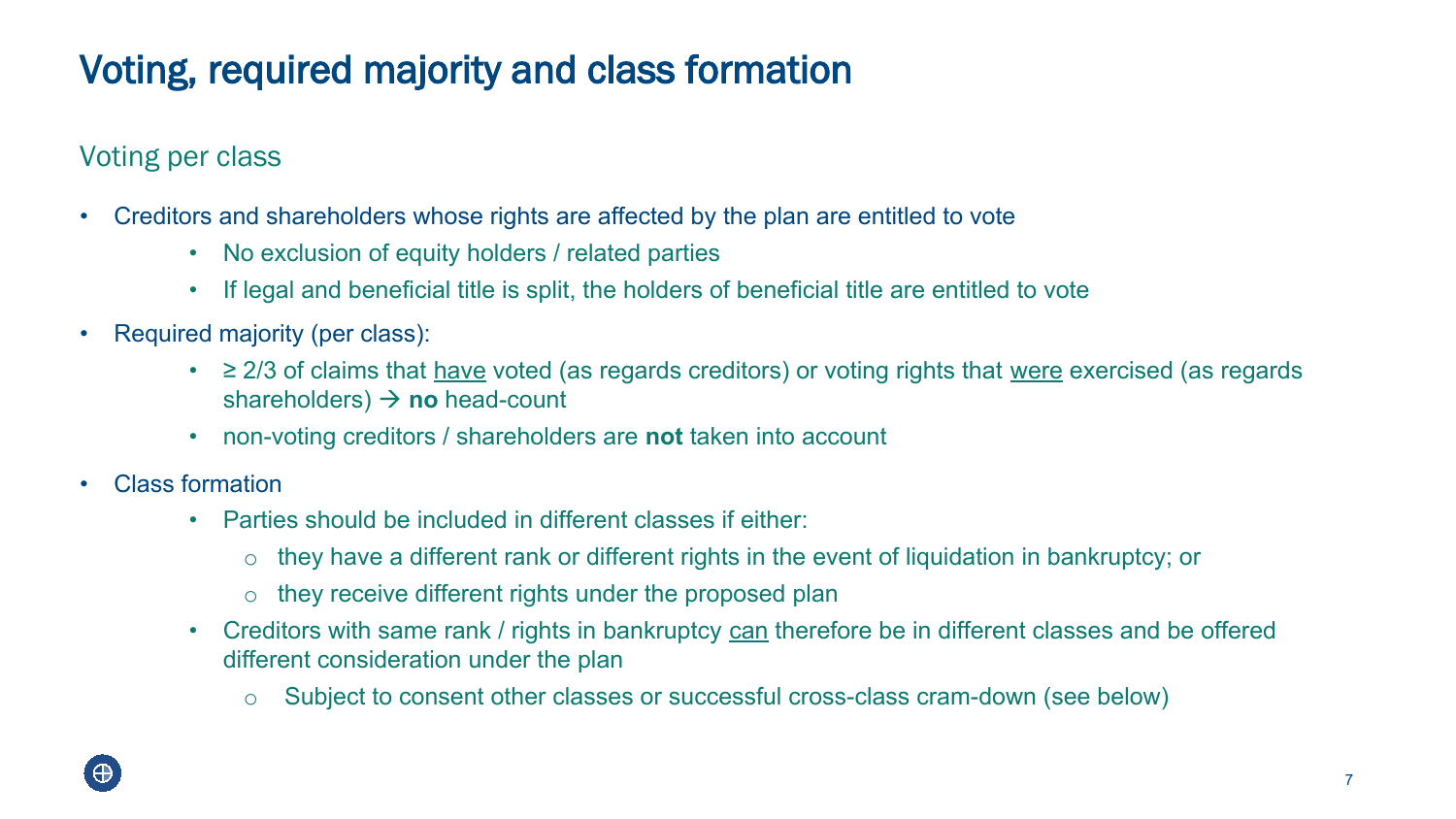### **Process - steps**

#### Formal process can be finalised in 3 – 5 weeks

- 1. Filing of start declaration with court by debtor **or** appointment by court of restructuring expert
- 2. Discussions and negotiations on plan
- 3. Option to request court decision in advance on (inter alia):
	- Satisfaction of disclosure requirements
	- Admission to voting of individual creditors / shareholders (amount of debt / number of voting rights)
	- Constitution of classes and voting procedure
	- Possible grounds to refuse court confirmation to cram-down consenting classes
- 4. Publication of definitive plan min 8 days before voting date
- 5. Vote
- 6. Publication of voting report within 7 days
- 7. Confirmation hearing minimum 8 days, maximum of 14 days after voting report
- 8. Court order 'As soon as possible' after confirmation hearing
	- **• Not** subject to appeal

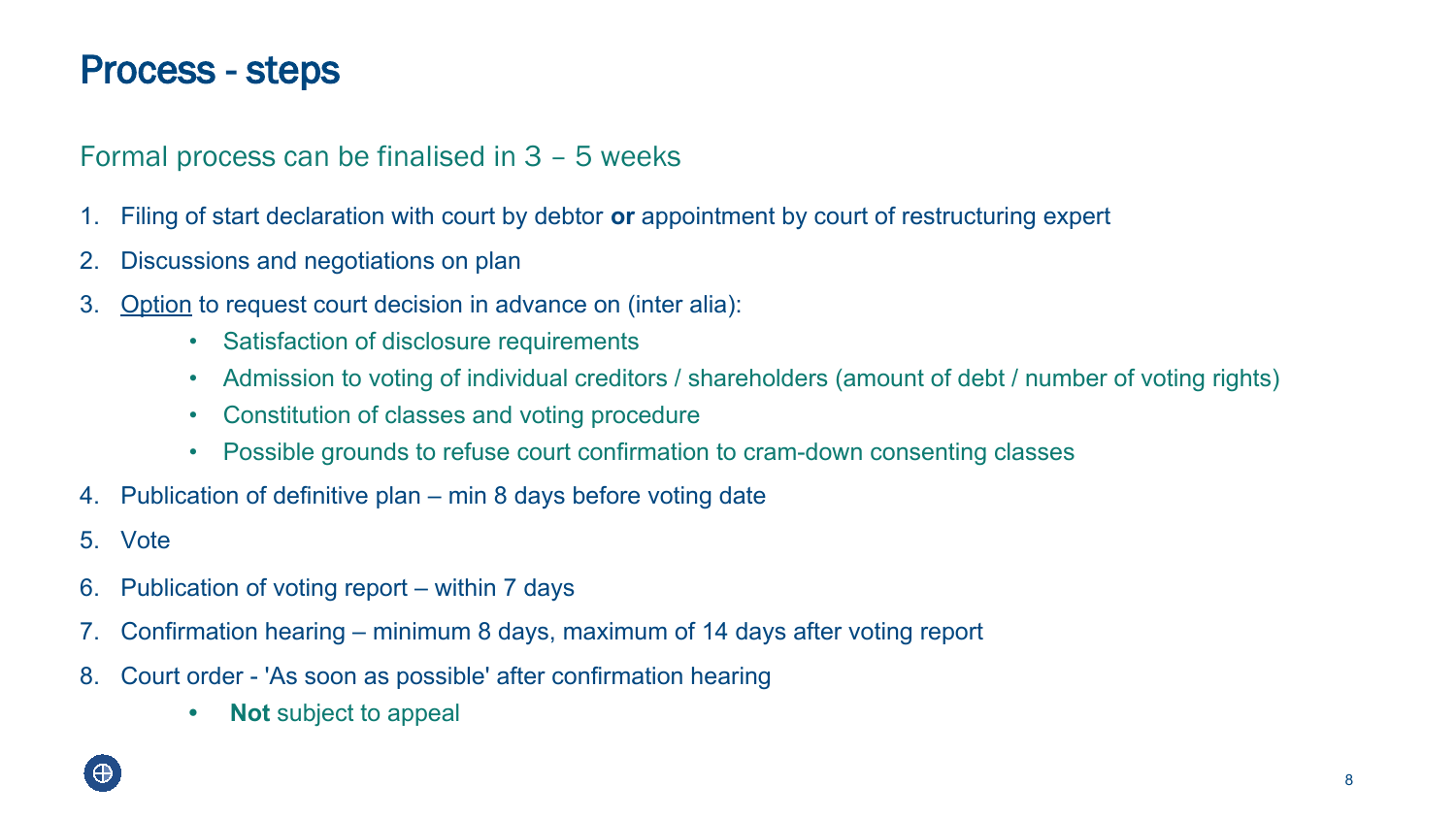#### **Process - steps**

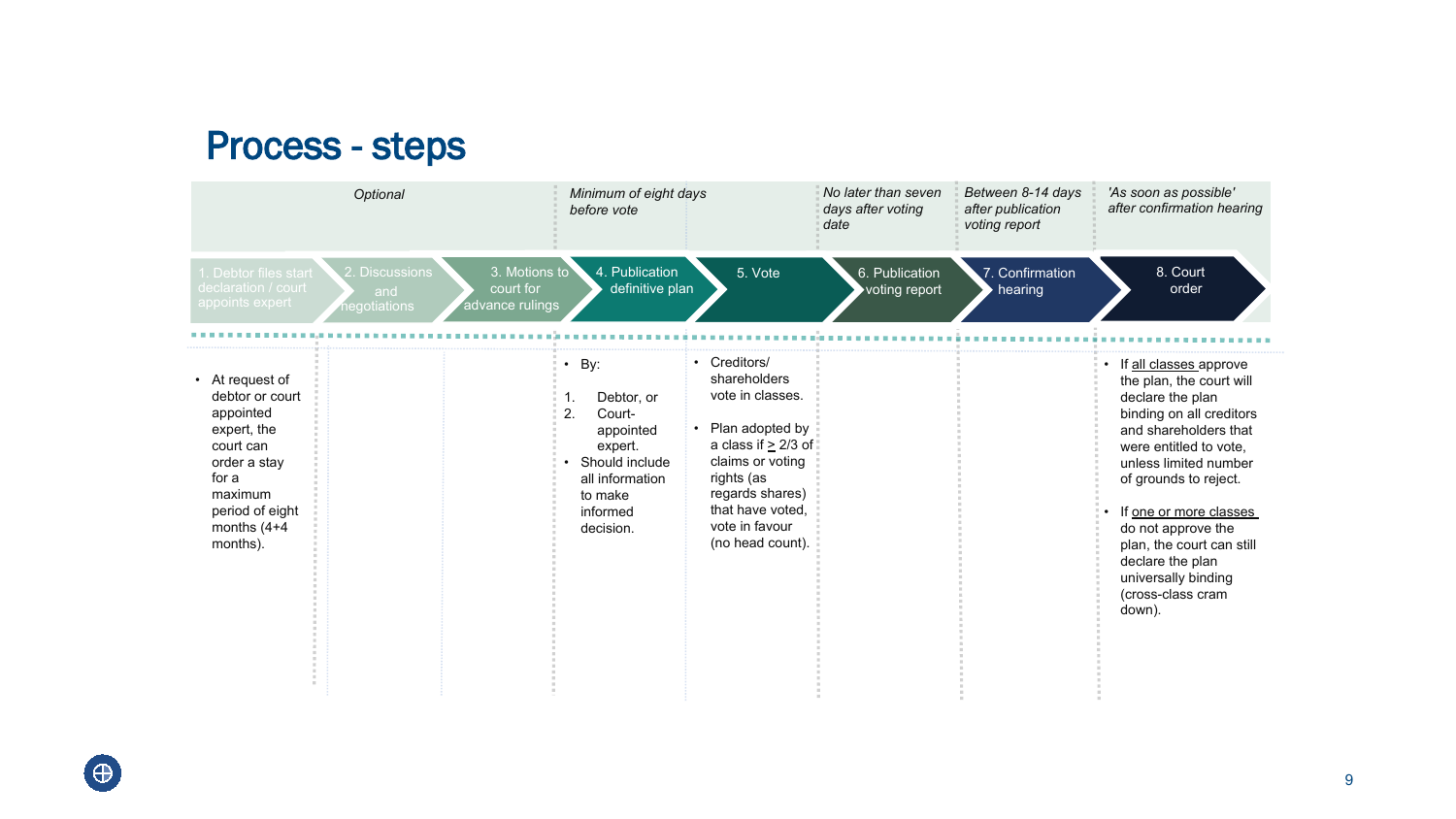### **Additional procedural rules for SME's**

#### As per EU Restructuring Directive

- If Debtor is SME and plan is offered by court-appointed expert, the following requires debtor approval:
	- Submission of Plan for voting
	- Submission of Plan for court confirmation that involves cross-class cram-down
- If (Board of) debtor refuses approval, expert can lodge proceeding with court:
	- Board should substantiate reasons to withhold approval
	- If court determines that reasons are not valid, court can render decision that replaces approval
		- o Interference / pressure by shareholder is **no** valid reason
- SME defined in accordance with EU Directive 2013/34/EC as enterprise (= debtor + its group companies):
	- < 250 employees; and
	- either:
		- o annual turnover ≤ EUR 50 million; or
		- o balance sheet total ≤ EUR 43 million

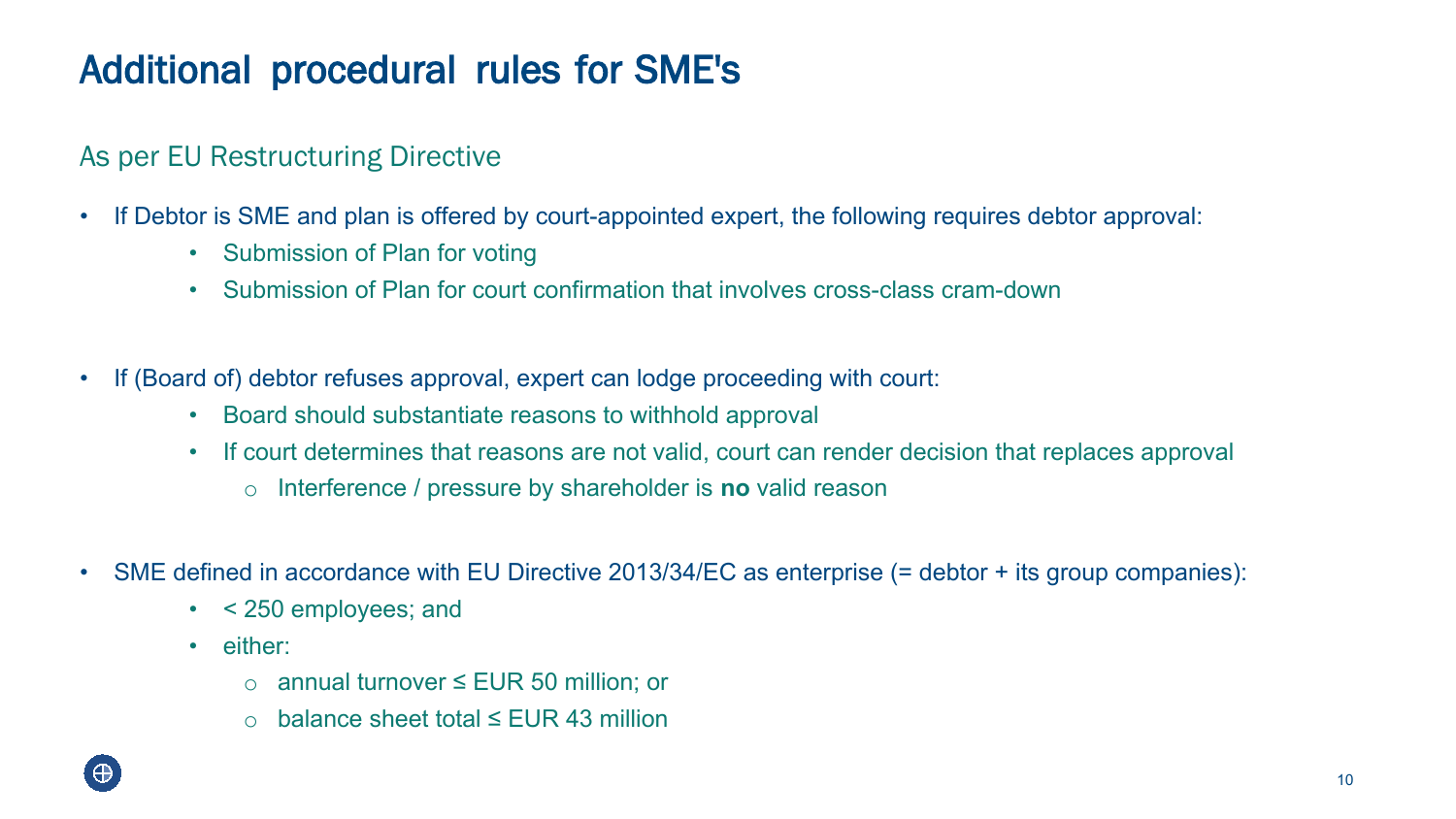### **Plan Confirmation**

- By District Court
- Cross-class cram down possible
- Court will confirm
	- If adopted by at least one class of creditors (not equity)
	- If relevant consenting class is 'in the money' (i.e. expected to receive distribution in a bankruptcy)
	- Unless there is a ground for refusal
- Grounds for refusal distinction between
	- Grounds investigated by court *ex officio*
	- Grounds investigated only if invoked by dissenting creditor / shareholder  $\rightarrow$  distinction:
		- o dissenting creditor / shareholder of consenting class
		- o dissenting creditor / shareholder of dissenting class (cross-class cram down)

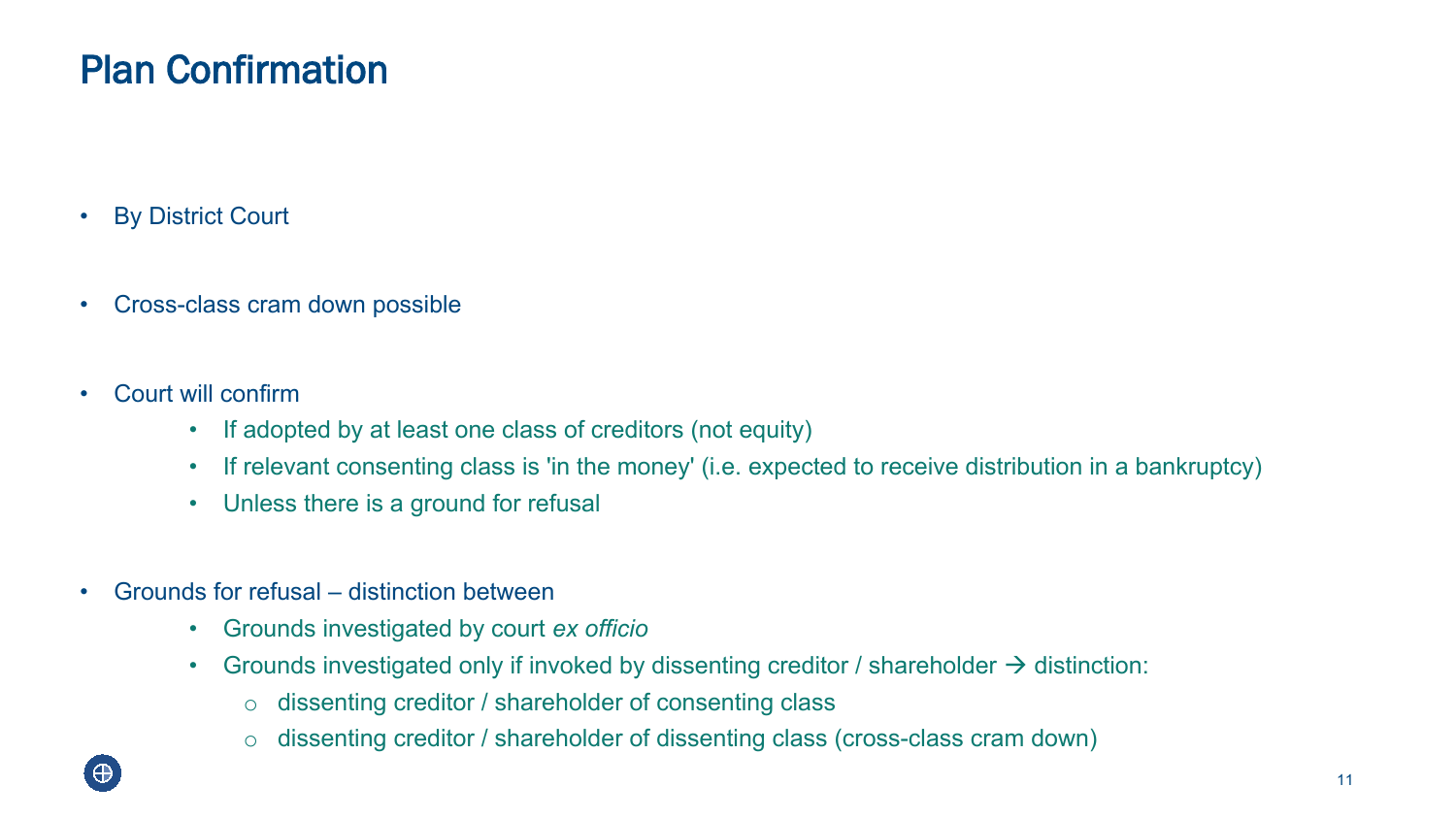### **Grounds investigated** *ex officio*

Can be invoked by **any** creditor/shareholder that has voted against

- Debtor not eligible to offer composition (i.e. no expected insolvency)
- Each of the following, in each case <u>unless</u> this cannot reasonably have affected outcome of voting
	- insufficient disclosure of information
	- no proper constitution of classes
	- no proper voting procedures
	- a creditor or shareholder has not been admitted to voting or for incorrect amount / number of shares
- Insufficient safeguards for performance under the plan

This regards performance of the plan as such, not performance under instruments issued thereunder

- In the event debtor attracts new financing for performance under the plan, the interests of the joint creditors are adversely affected thereby
- Plan has been adopted by unfair means (e.g. fraud, prejudicial treatment of individual creditors / shareholders)
- Other important reasons
	- discretion of court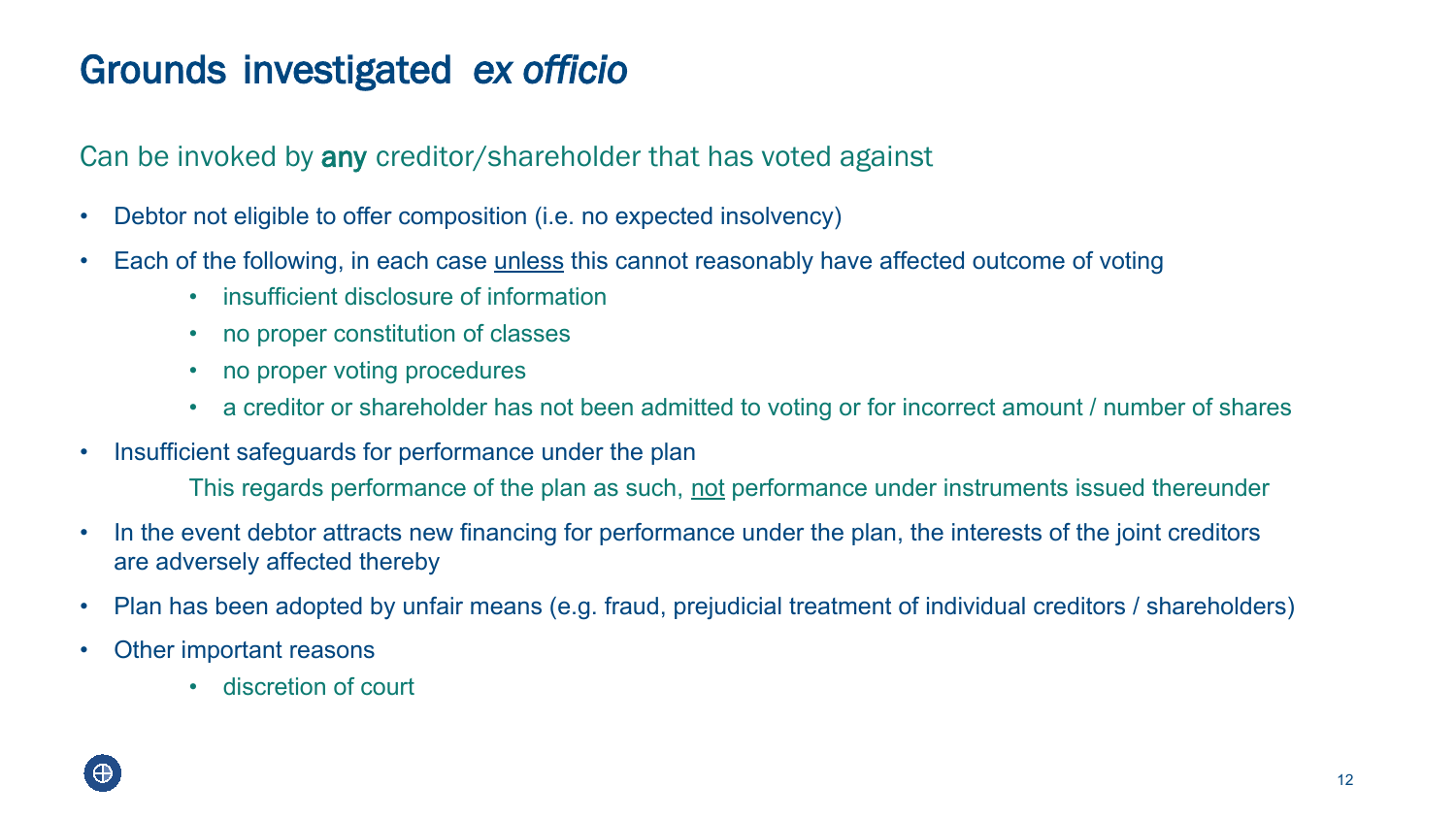### **Ground investigated if invoked by dissenting member consenting class**

Investigated only **if** invoked by creditor / shareholder that has voted against

**• 'Best of creditors interests test**' – worded as follows:

*Court can reject confirmation on the request of a dissenting creditor / shareholder if it summarily appears that such creditor under the plan is worse off than it would be in case of a liquidation in bankruptcy*

- Best of creditors interests test is based on comparison of:
	- expected distribution in event of liquidation in bankruptcy; and
	- **• value** of consideration receivable under the plan (i.e. including value of shares / debt instruments)
- Wording "can" provides court discretion to reject plan on this ground or not
	- Justified by circumstance that majority of the class has voted in favour
	- Members of dissenting class protected by additional grounds to reject cross-class cram down

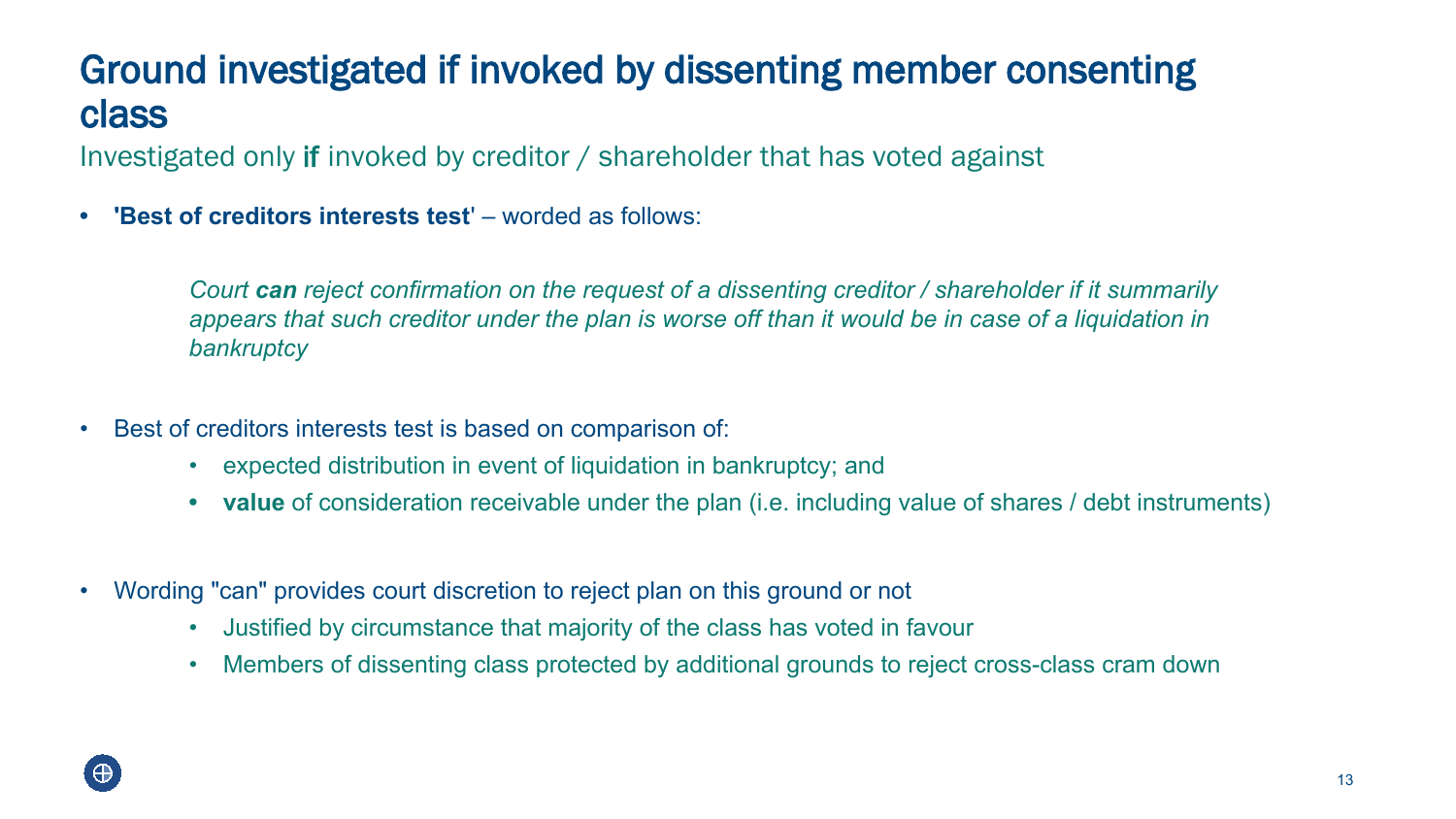### **Grounds to reject cross-class cram-down**

Investigated only **if** invoked by member of dissenting class that has voted against

- 'Absolute priority rule'
	- Breached in case of unfair distribution of reorganisation value realized by the Plan
	- Basis  $\rightarrow$  plan should distribute in accordance with rank (statutory and contractual)
	- Exception is permitted if justified by (i) reasonable ground and (ii) interest of relevant opposing creditor / shareholder is not prejudiced thereby  $\rightarrow$  Examples:
		- Payment of (certain) trade creditors in full to preserve going concern value
		- Equity stake for entrepreneur in exchange for continued commitment to support business
- 'Cash option' for creditors of non-consenting class
	- Creditors of non-consenting class should be offered option under the Plan to choose distribution in cash equal to amount they could expect to receive in the event of a liquidation in bankruptcy
	- Rationale: no justification to force non-consenting class to continue to finance debtor
	- Particularly relevant for secured creditors  $\rightarrow$  expected recovery on secured assets in bankruptcy
	- TBD whether cash option is choice of individual creditor or majority decision of class

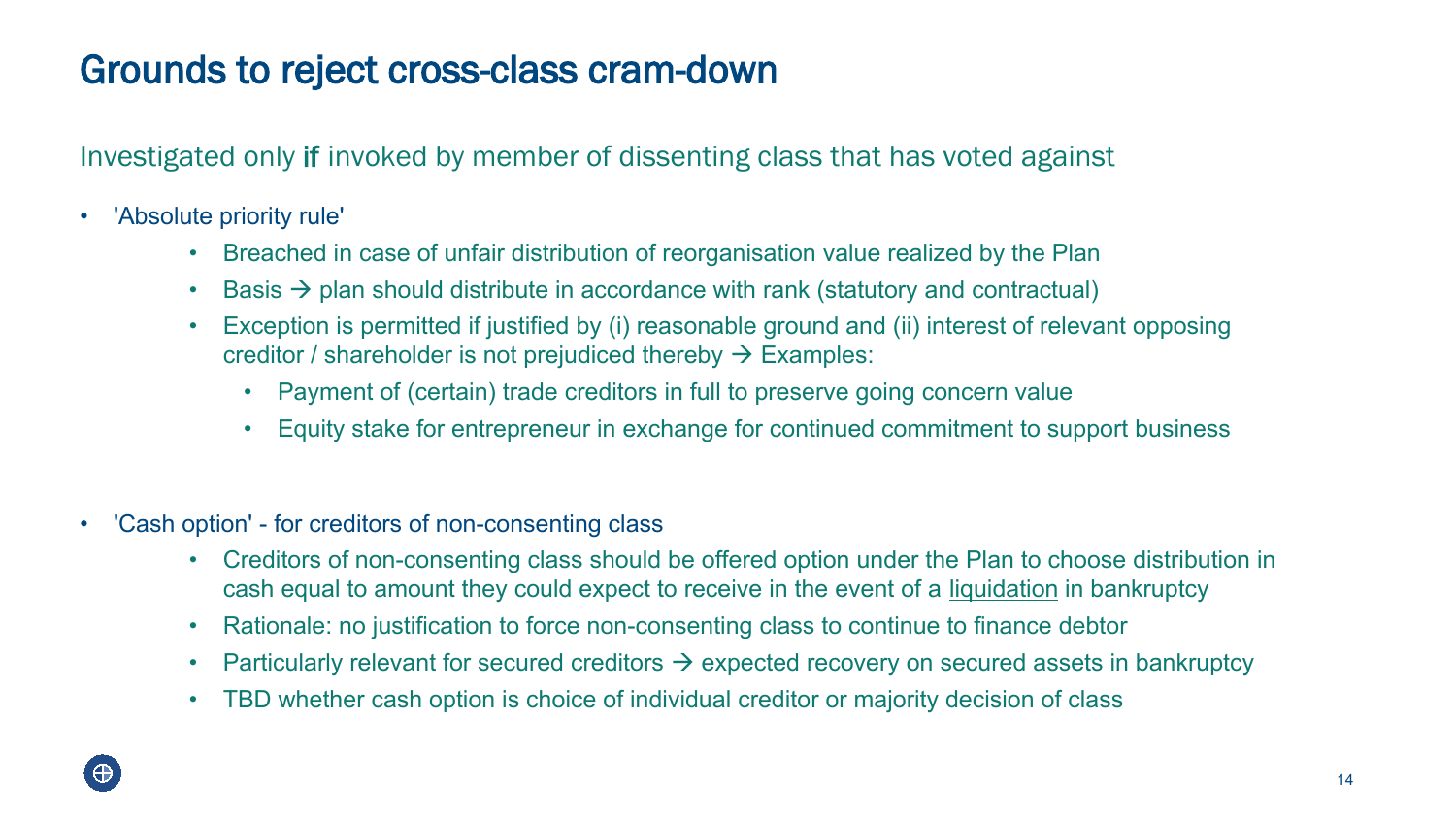# **Who can object to confirmation? – Limitations to standing**

Limitations to standing prevent nuisance value and increase deal certainty

- Only creditors and shareholders that have voted against have standing in confirmation proceedings
- 'Snooze-you-lose'  $\rightarrow$  failure to protest results in loss of authority to invoke relevant ground for rejection
	- A creditor / shareholder that fails to protest on the basis of a possible ground for rejection within a reasonable time after it discovers or should reasonably have discovered the relevant circumstances, looses the right to oppose Plan on this ground
	- Rationale: timely protest opens possibility to find solution or request court for intermediate decision
- Therefore loss of standing for creditors and shareholders that:
	- did not vote or voted in favour
	- did not raise objection at early stage

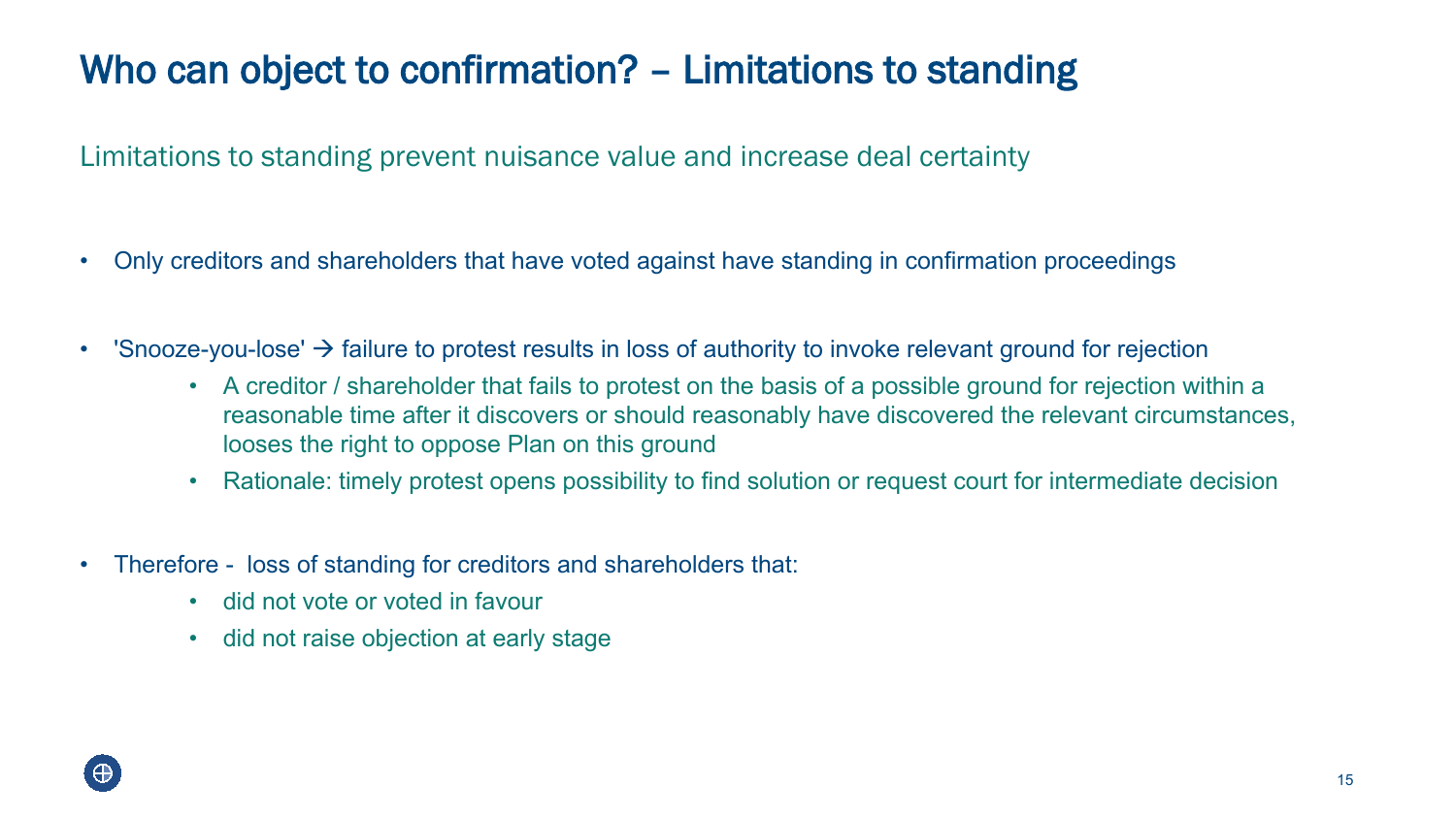# **Supporting measures – Court ordered stay**

Court can order stay as required to continue going concern

- Authority to request vested in:
	- Debtor that has filed a start declaration or undertakes to submit plan within two months
	- Court-appointed restructuring expert
- Duration: maximum of 4 months initially with possibility to extend to max of eight months in total
- Stay can be general (applicable to all creditors) or limited to certain creditors (e.g. secured creditors)
- Legal effect of court ordered stay:
	- 1) No recourse on assets or possession of assets, other than with court approval
	- 2) Court can lift attachments  $\rightarrow$  on request and if necessary to continue business operations
	- 3) Suspension of court proceedings to start formal insolvency proceeding (bankruptcy / moratorium)
	- 4) Default under agreement prior to stay, does not give right to terminate or suspend performance
	- 5) Continued authority of debtor to use, consume and dispose of encumbered assets
- Conditions:
	- Items 4 and 5 subject to adequate protection of affected creditors
	- Court can impose further conditions (e.g. timing to submit plan, reporting, appointment of observer)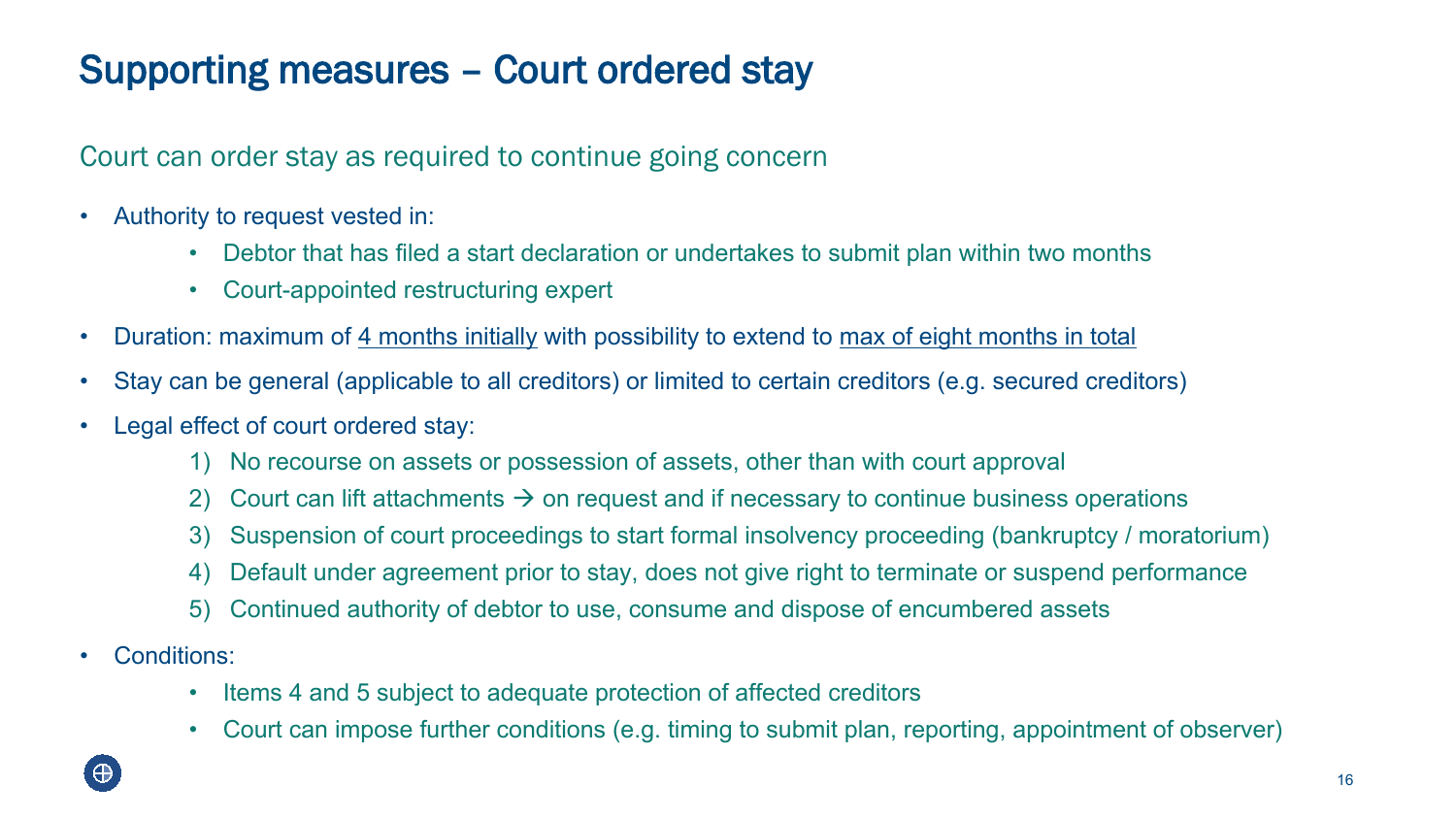### **Supporting measures – Overrule of** *ipso facto* **provisions / DIP financing**

Ipso facto provisions set aside / court authorisation protects security for DIP Financing

- Statutory provision that sets aside *ipso facto* contractual provisions
	- If triggered by Plan proceedings or related events
	- Also sets aside change of control provision triggered by debt-to-equity swap
- Possibility to request court authorisation for specific legal acts
	- Authority of debtor and court appointed restructuring expert
	- Effect: excludes avoidance of relevant act on account of fraudulent preference
- Test to be applied by court to grant authorisation:
	- Relevant legal act is necessary to continue going concern until plan confirmation
	- Interests of the joint creditors are served by legal act
	- No individual creditor is materially prejudiced as a result
- Most likely use  $\rightarrow$  security for DIP Financing
	- Not limited thereto  $\rightarrow$  can also be used for other legal acts
	- No (US style) super priority DIP financing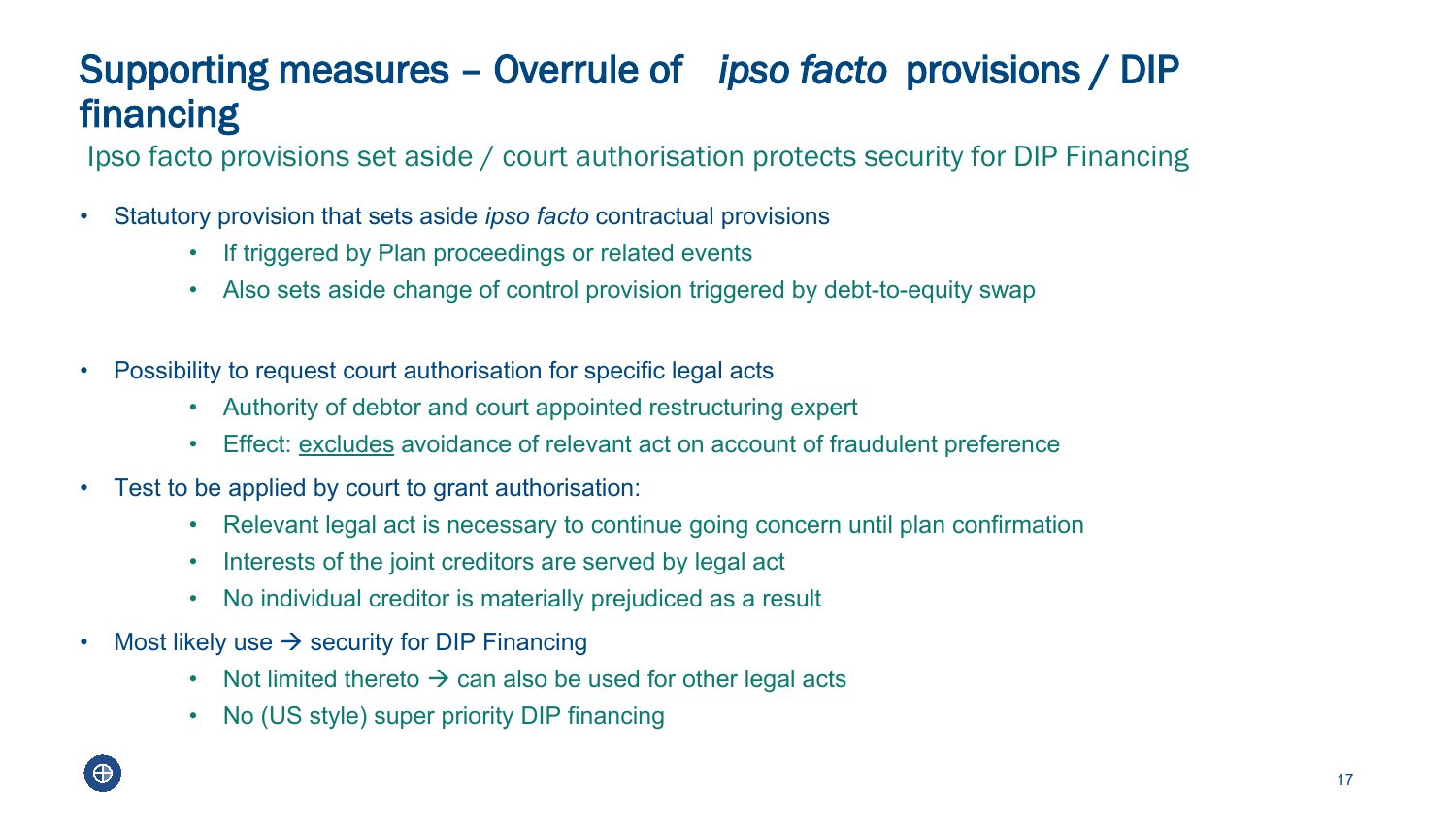### **Bespoke measures**

Court has discretion to take far reaching bespoke measures

- At request of debtor or at court's own motion
- If court ordered stay  $\rightarrow$  At request of individual creditor / third party that is affected
- Wide authority
	- Can deviate from or set aside statutory provisions
	- Purpose: protection of interests of creditors / shareholders
- Examples:
	- Voting record date
	- Period within which Plan should be submitted for voting
	- Reporting requirements
	- Appointment of observer (with statutory information rights) if there is no court-appointed expert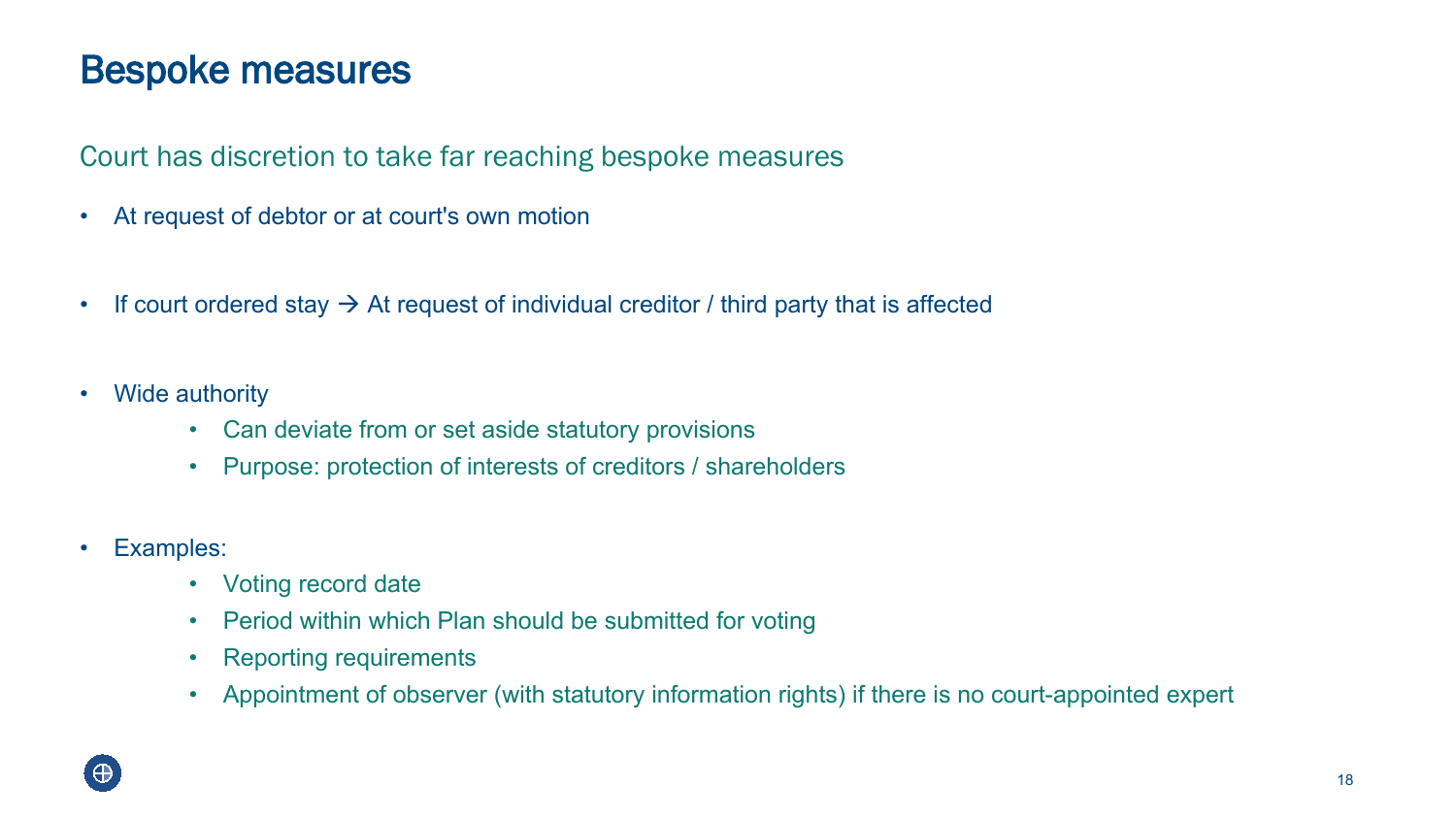# **CONTACT**



**Stefan van Rossum Partner**

T +31 20 6789 647 M +31 61 1388 601 E rossum@vandoorne.com